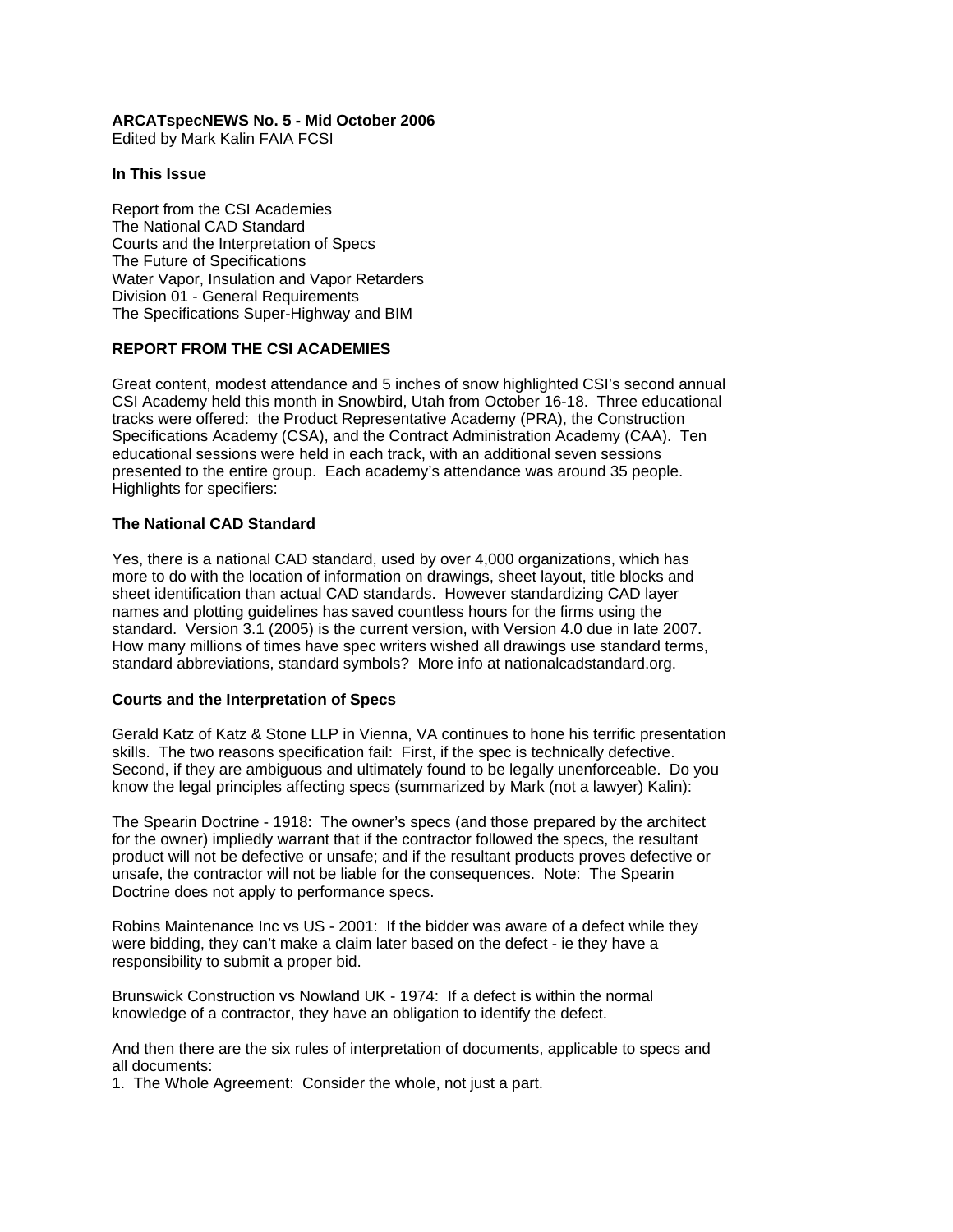2. Specific Controls General: Specific provisions take priority over those which speak only in general terms.

3. Trade Custom, Practice and Usage: Conflicts or ambiguities can be resolved by info not in the documents.

4. Practical Interpretation: The more practical interpretation is the more likely.

5. Construction Against the Drafter: Ambiguities are frequently interpreted against the party who prepared the agreement.

6. The Written Portion Controls over the Printed Portion: In the event of conflicts between hand-written or typed insertions on a contract form and the preprinted form, the hand-written or typed provisions govern.

Mr. Katz's Conclusion: Get it right the first time - avoid ambiguities, contradictions and conflicts. "Drafters (of documents) should be familiar with and take into account the rules that courts will employ to interpret any defects or ambiguities in their specifications, in order to produce contract language that is more likely to hold up in litigation."

### **The Future of Specifications**

Yes, there is a future for specification writers and specification writing. Both Rob Dean of BSD, and Ted Smith, recently retired from ARCOM gave presentations showing advanced tools for specification editing and relational databases for specifications. Not much new here if you've been keeping up, but BIM will have a sweeping impact on specifications - keep reading in the article following.

## **Water Vapor, Insulation and Vapor Retarders**

No way to condense the excellent content of the CSI Building Science Series: Fundamentals of Water Vapor Transmission presented by JR Babineau of Johns Manville; Insulation and Vapor Retarders in Low Sloped Roofing Systems by David Sheirer of Johns Manville; Technology and Proper Methods of Under Slab Vapor Retarders by Douglas Hartman, Specifications Consultant; Air and Air/Vapor Barriers by Glenn Tench of W. R. Meadows.

If you're looking for the premier course on Building Science check out the upcoming 2 day course--given by Joseph Lstiburek of Building Science Corporation and John Straube of the University of Waterloo - which covers the fundamentals of heat, air and moisture in buildings, foundation, wall and roof design, green buildings and disaster resistant buildings. (Eight sessions around the country starting October 27 near Boston - 16 AIA CE credits are provided and the seminar also fulfills the annual health, safety and welfare (HSW) CE requirement.) More information and online registration can be found at www.buildingscienceseminars.com.

### **Division 01 - General Requirements**

The original intention of CSI Masterformat Division 01 "would create a convenient place for instructions to the Contractor that could not logically be placed anywhere else." A location for "common denominators" which apply to all other sections.

I suppose we all have memorized the first sentence of Par. 3.12.7 of AIA A201-1997: "The Contractor shall perform no portion of the Work for which the Contract Documents require submittal and review of Shop Drawings, Product Data, Samples or similar submittals until the respective submittal has been approved by the Architect." i.e. STOP with the fuzzy language on the shop drawing stamps about accepting or reviewing or taking no exception - its all moot.

And remember, submittals are not contract documents, are not used to make changes in scope of project or intent of contract documents, and not used to request or imply